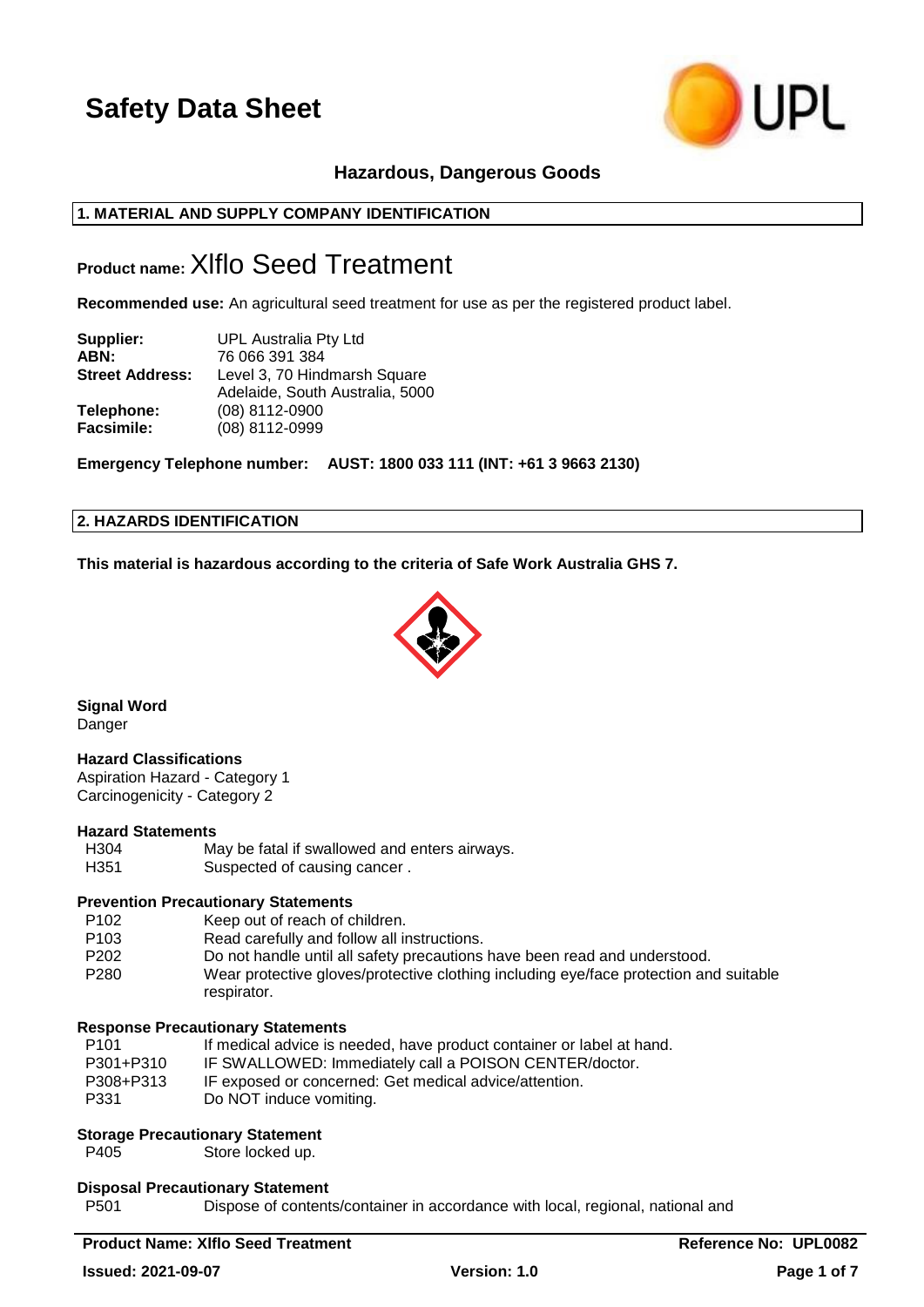

international regulations.

### **Poison Schedule:** Not Applicable

### **DANGEROUS GOOD CLASSIFICATION**

Classified as Dangerous Goods by the criteria of the "Australian Code for the Transport of Dangerous Goods by Road & Rail" and the "New Zealand NZS5433: Transport of Dangerous Goods on Land".

### **Dangerous Goods Class:** 9

Australian Special Provisions; AU01: Environmentally Hazardous Substances meeting the description of UN 3077 or UN 3082 are not subject to this Code (ADG 07) when transported by road or rail in;

(a) packagings that do not incorporate a receptacle exceeding 500 Kg (L); or

(b) IBCs.

| 3. COMPOSITION INFORMATION                                                                                          |                          |                                             |
|---------------------------------------------------------------------------------------------------------------------|--------------------------|---------------------------------------------|
| <b>CHEMICAL ENTITY</b>                                                                                              | CAS NO                   | <b>PROPORTION</b>                           |
| Iprodione<br>Distillates, petroleum, solvent dewaxed light paraffinic<br>Ingredients determined to be Non-Hazardous | 36734-19-7<br>64742-56-9 | 250 g/L<br>$>60 \%$ (w/w)<br><b>Balance</b> |
|                                                                                                                     |                          | 100%                                        |
|                                                                                                                     |                          |                                             |

# **4. FIRST AID MEASURES**

If poisoning occurs, contact a doctor or Poisons Information Centre (Phone Australia 131 126, New Zealand 0800 764 766).

**Inhalation:** Remove victim from exposure - avoid becoming a casualty. Remove contaminated clothing and loosen remaining clothing. Allow patient to assume most comfortable position and keep warm. Keep at rest until fully recovered. Seek medical advice if effects persist.

**Skin Contact:** If skin or hair contact occurs, remove contaminated clothing and flush skin and hair with running water. If swelling, redness, blistering or irritation occurs seek medical assistance.

**Eye contact:** If in eyes wash out immediately with water. In all cases of eye contamination it is a sensible precaution to seek medical advice.

**Ingestion:** Immediately rinse mouth with water. If swallowed, do NOT induce vomiting. Give a glass of water to drink. Never give anything by the mouth to an unconscious patient. If vomiting occurs give further water. Immediately call Poisons Centre or Doctor.

**PPE for First Aiders:** Wear safety shoes, overalls, gloves, safety glasses. Available information suggests that gloves made from nitrile rubber should be suitable for intermittent contact. However, due to variations in glove construction and local conditions, the user should make a final assessment. Always wash hands before smoking, eating, drinking or using the toilet. Wash contaminated clothing and other protective equipment before storing or re-using.

**Notes to physician:** Treat symptomatically.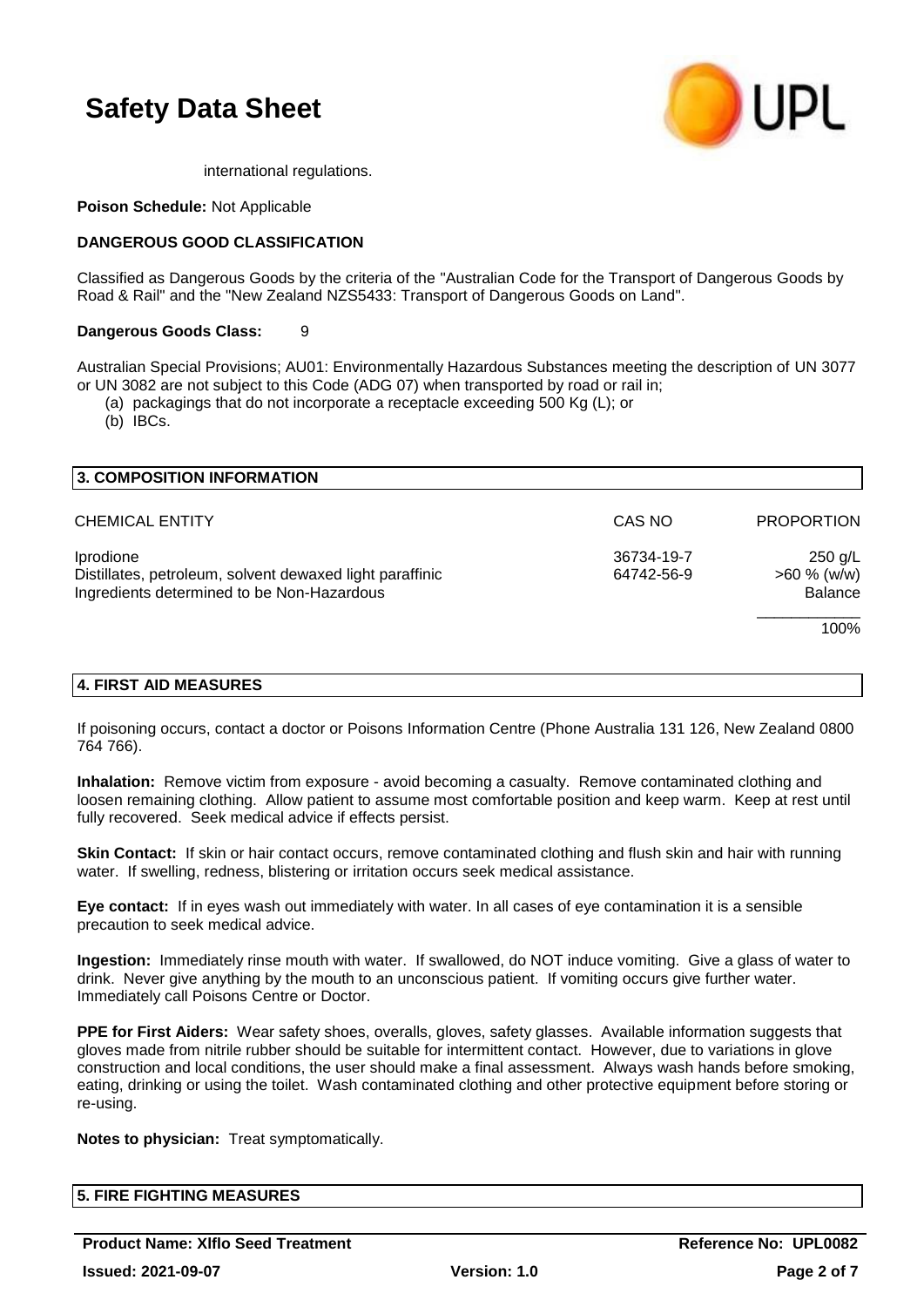

# **Hazchem Code:** •3Z

**Suitable extinguishing media:** If material is involved in a fire use alcohol resistant foam or dry agent (carbon dioxide, dry chemical powder).

**Specific hazards:** Combustible material.

**Fire fighting further advice:** On burning or decomposing may emit toxic fumes. Fire fighters to wear selfcontained breathing apparatus and suitable protective clothing if risk of exposure to vapour or products of combustion or decomposition.

# **6. ACCIDENTAL RELEASE MEASURES**

# **SMALL SPILLS**

Wear protective equipment to prevent skin and eye contamination. Avoid inhalation of vapours or dust. Wipe up with absorbent (clean rag or paper towels). Collect and seal in properly labelled containers or drums for disposal.

# **LARGE SPILLS**

Clear area of all unprotected personnel. Slippery when spilt. Avoid accidents, clean up immediately. Wear protective equipment to prevent skin and eye contamination and the inhalation of vapours. Work up wind or increase ventilation. Contain - prevent run off into drains and waterways. Use absorbent (soil, sand or other inert material). Collect and seal in properly labelled containers or drums for disposal. If contamination of crops, sewers or waterways has occurred advise local emergency services.

# **Dangerous Goods - Initial Emergency Response Guide No:** 47

# **7. HANDLING AND STORAGE**

**Handling:** Avoid eye contact and skin contact. Avoid inhalation of vapour, mist or aerosols.

**Storage:** Store in a cool, dry, well-ventilated place and out of direct sunlight. Store away from foodstuffs. Store away from incompatible materials described in Section 10. Store away from sources of heat and/or ignition. Store locked up. Keep container standing upright. Keep containers closed when not in use - check regularly for leaks.

This material is classified as a Class 9 Miscellaneous Dangerous Good as per the criteria of the "Australian Code for the Transport of Dangerous Goods by Road & Rail" and/or the "New Zealand NZS5433: Transport of Dangerous Goods on Land" and must be stored in accordance with the relevant regulations.

# **8. EXPOSURE CONTROLS / PERSONAL PROTECTION**

**National occupational exposure limits:** No value assigned for this specific material by Safe Work Australia.

**Biological Limit Values:** As per the "National Model Regulations for the Control of Workplace Hazardous Substances (Safe Work Australia)" the ingredients in this material do not have a Biological Limit Allocated.

**Engineering Measures:** Natural ventilation should be adequate under normal use conditions.

**Personal Protection Equipment:** SAFETY SHOES, OVERALLS, GLOVES, SAFETY GLASSES.

Personal protective equipment (PPE) must be suitable for the nature of the work and any hazard associated with the work as identified by the risk assessment conducted.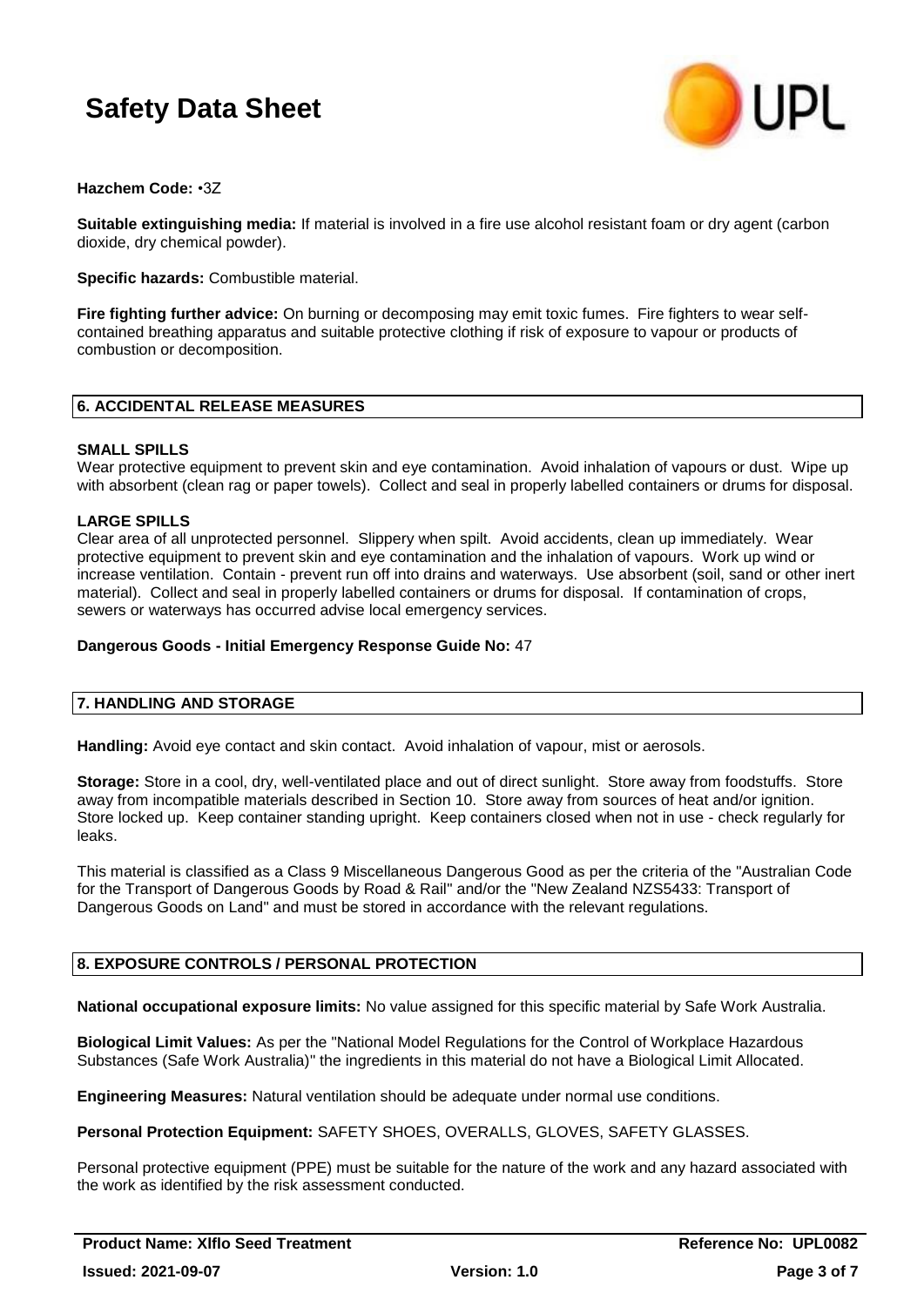

Wear safety shoes, overalls, gloves, safety glasses. Available information suggests that gloves made from nitrile rubber should be suitable for intermittent contact. However, due to variations in glove construction and local conditions, the user should make a final assessment. Always wash hands before smoking, eating, drinking or using the toilet. Wash contaminated clothing and other protective equipment before storing or re-using.

**Hygiene measures:** Keep away from food, drink and animal feeding stuffs. When using do not eat, drink or smoke. Wash hands prior to eating, drinking or smoking. Avoid contact with clothing. Avoid eye contact and skin contact. Avoid inhalation of vapour, mist or aerosols. Ensure that eyewash stations and safety showers are close to the workstation location.

### **9. PHYSICAL AND CHEMICAL PROPERTIES**

| Form:   | Liquid         |
|---------|----------------|
| Colour: | White          |
| Odour:  | Characteristic |
|         |                |

**Solubility:** Suspension in water **Specific Gravity:** 1.03 **Relative Vapour Density (air=1):** >1 **Vapour Pressure (20 °C):** N Av **Flash Point (°C):** N App **Flammability Limits (%):** N App **Autoignition Temperature (°C):** N Av **Melting Point/Range (°C):** N Av **Boiling Point/Range (°C):** 100 **pH:** 2 - 4 **Viscosity:** N Av **Total VOC (g/Litre):** N Av

> (Typical values only - consult specification sheet)  $N Av = Not available, N App = Not applicable$

# **10. STABILITY AND REACTIVITY**

**Chemical stability:** This material is thermally stable when stored and used as directed.

**Conditions to avoid:** Elevated temperatures and sources of ignition.

**Incompatible materials:** Oxidising agents.

**Hazardous decomposition products:** Oxides of carbon and nitrogen, smoke and other toxic fumes.

**Hazardous reactions:** No known hazardous reactions.

# **11. TOXICOLOGICAL INFORMATION**

No adverse health effects expected if the product is handled in accordance with this Safety Data Sheet and the product label. Symptoms or effects that may arise if the product is mishandled and overexposure occurs are:

### **Acute Effects**

**Inhalation:** Material may be an irritant to mucous membranes and respiratory tract.

**Skin contact:** Contact with skin may result in irritation.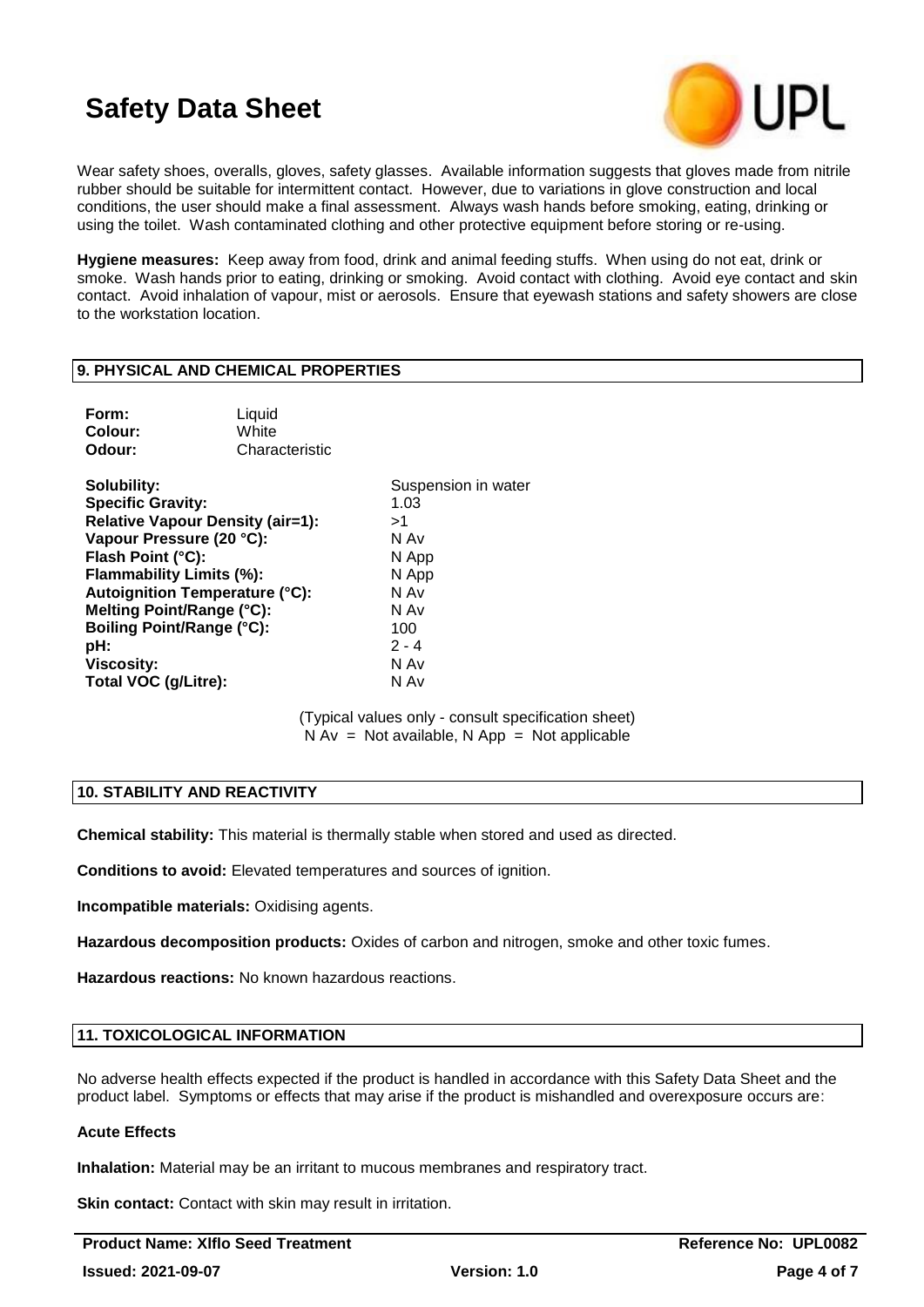

**Ingestion:** Swallowing can result in nausea, vomiting and irritation of the gastrointestinal tract. May cause lung damage if swallowed. Small amounts of liquid aspirated into the respiratory system during ingestion or vomiting may cause bronchopneumonia or pulmonary oedema.

**Eye contact:** May be an eye irritant.

### **Acute toxicity**

**Inhalation:** This material has been classified as not hazardous for acute inhalation exposure. Acute toxicity estimate (based on ingredients):  $LC_{50} > 20.0$  mg/L for vapours or  $LC_{50} > 5.0$  mg/L for dust and mist.

**Skin contact:** This material has been classified as not hazardous for acute dermal exposure. Acute toxicity estimate (based on ingredients):  $LD_{50} > 2,000$  mg/Kg bw

**Ingestion:** This material has been classified as not hazardous for acute ingestion exposure. Acute toxicity estimate (based on ingredients):  $LD_{50} > 2,000$  mg/Kg bw

**Corrosion/Irritancy:** Eye: this material has been classified as not corrosive or irritating to eyes. Skin: this material has been classified as not corrosive or irritating to skin.

**Sensitisation:** Inhalation: this material has been classified as not a respiratory sensitiser. Skin: this material has been classified as not a skin sensitiser.

**Aspiration hazard:** This material has been classified as Aspiration Hazard - Category 1

**Specific target organ toxicity (single exposure):** This material has been classified as not a specific hazard to target organs by a single exposure.

# **Chronic Toxicity**

**Mutagenicity:** This material has been classified as not a mutagen.

**Carcinogenicity:** This material has been classified as a Category 2 Hazard.

**Reproductive toxicity (including via lactation):** This material has been classified as not a reproductive toxicant.

**Specific target organ toxicity (repeat exposure):** This material has been classified as not a specific hazard to target organs by repeat exposure.

# **12. ECOLOGICAL INFORMATION**

Avoid contaminating waterways.

**Acute aquatic hazard:** This material has been classified as not hazardous for acute aquatic exposure. Acute toxicity estimate (based on ingredients): > 100 mg/L

**Long-term aquatic hazard:** This material has been classified as not hazardous for chronic aquatic exposure. Non-rapidly or rapidly degradable substance for which there are adequate chronic toxicity data available OR in the absence of chronic toxicity data, Acute toxicity estimate (based on ingredients): >100 mg/L, where the substance is not rapidly degradable and/or BCF  $<$  500 and/or log  $K_{ow}$   $<$  4.

**Ecotoxicity:** No information available.

**Persistence and degradability:** No information available.

**Bioaccumulative potential:** No information available.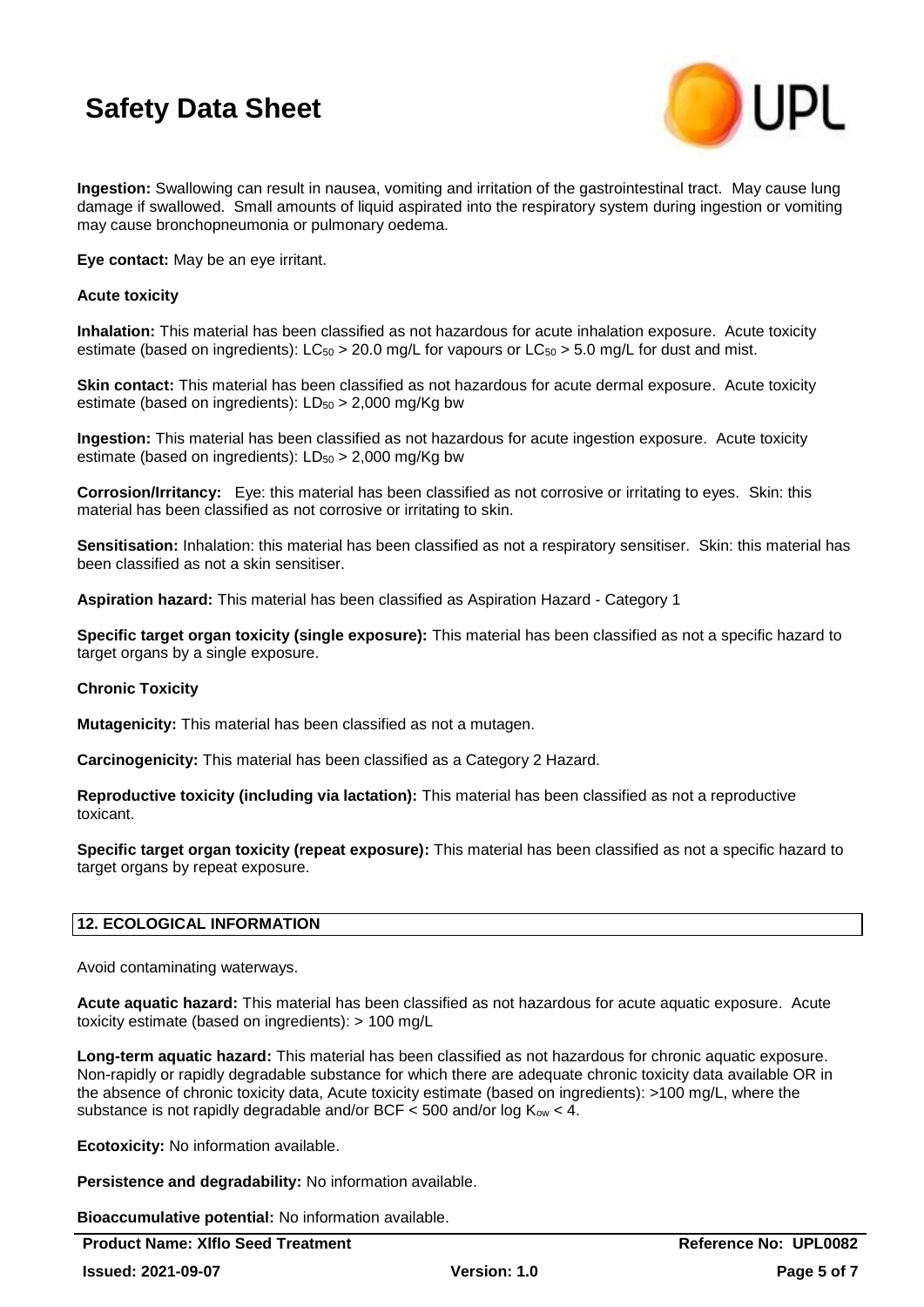

**Mobility:** No information available.

# **13. DISPOSAL CONSIDERATIONS**

Persons conducting disposal, recycling or reclamation activities should ensure that appropriate personal protection equipment is used, see "Section 8. Exposure Controls and Personal Protection" of this SDS.

If possible material and its container should be recycled. If material or container cannot be recycled, dispose in accordance with local, regional, national and international Regulations.

### **14. TRANSPORT INFORMATION**

### **ROAD AND RAIL TRANSPORT**

Classified as Dangerous Goods by the criteria of the "Australian Code for the Transport of Dangerous Goods by Road & Rail" and the "New Zealand NZS5433: Transport of Dangerous Goods on Land".

Australian Special Provisions; AU01: Environmentally Hazardous Substances meeting the description of UN 3077 or UN 3082 are not subject to this Code (ADG 07) when transported by road or rail in;

(c) packagings that do not incorporate a receptacle exceeding 500 Kg (L); or

(d) IBCs.



| UN No:                              | 3082                                                               |
|-------------------------------------|--------------------------------------------------------------------|
| <b>Dangerous Goods Class:</b>       | 9                                                                  |
| <b>Packing Group:</b>               | Ш                                                                  |
| <b>Hazchem Code:</b>                | $\cdot 37$                                                         |
| <b>Emergency Response Guide No:</b> | 47                                                                 |
| <b>Limited Quantities</b>           | 5 L                                                                |
| <b>Proper Shipping Name:</b>        | ENVIRONMENTALLY HAZARDOUS SUBSTANCE, LIQUID,<br>N.O.S. (IPRODIONE) |

**Segregation Dangerous Goods:** Not to be loaded with explosives (Class 1). Note 1: Materials that are fire risks are incompatible with oxidising agents (Class 5.1) or organic peroxides (Class 5.2). Exemptions may apply.

### **MARINE TRANSPORT**

Classified as Dangerous Goods by the criteria of the International Maritime Dangerous Goods Code (IMDG Code) for transport by sea. This material is classified as a Marine Pollutant (P) according to the International Maritime Dangerous Goods Code.



**UN No:** 3082 **Dangerous Goods Class:** 9 **Packing Group:** III

**Proper Shipping Name:** ENVIRONMENTALLY HAZARDOUS SUBSTANCE, LIQUID,